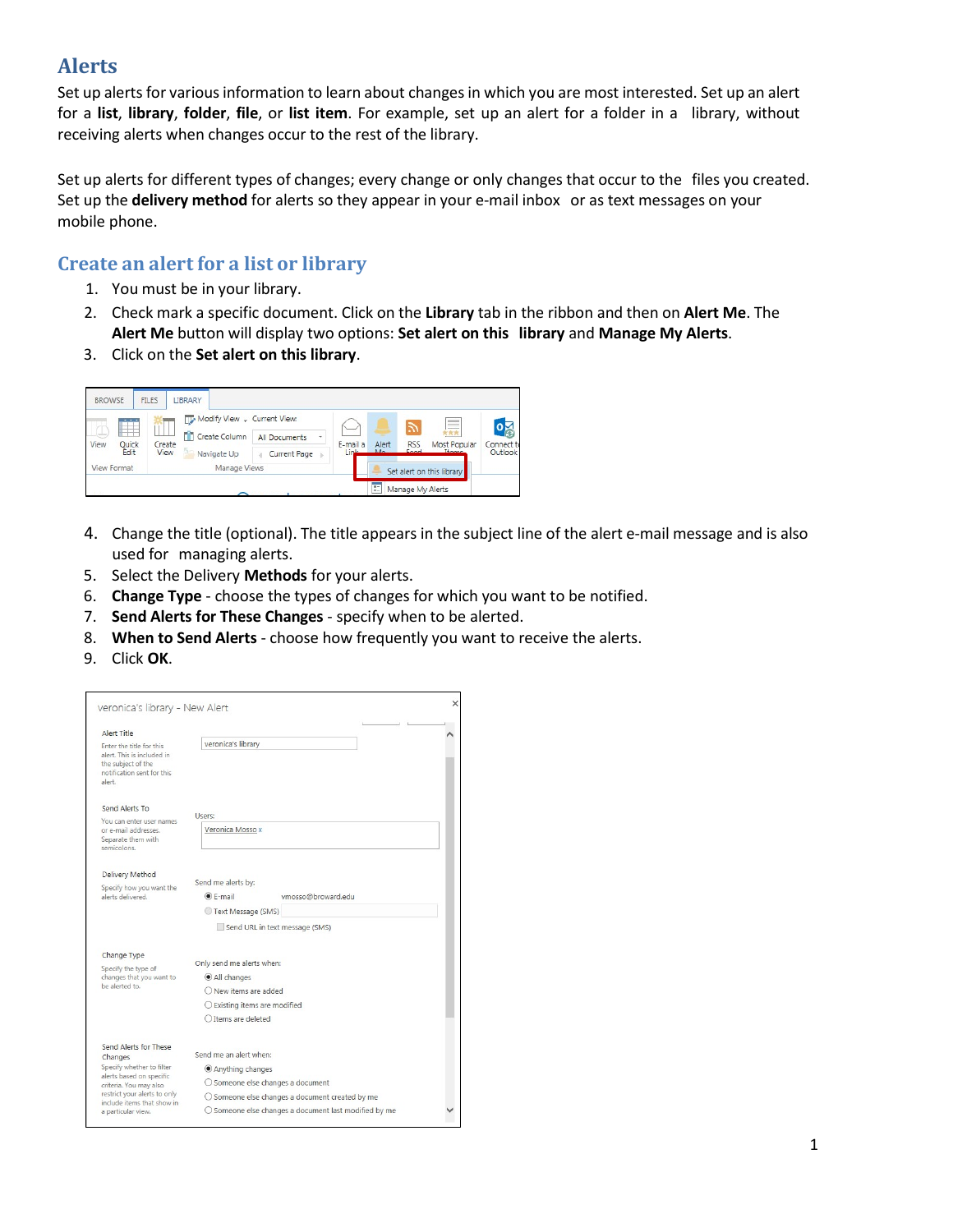# **Create an alert for a folder, file, or list item**

- 1. Select the list or library where the folder, file, or list item is located.
- 2. Click on **Set alert on this library**.
- 3. Change the title (optional). The title appears in the subject line of the alert e-mail message and is also used for managing alerts.
- 4. Select the Delivery **Methods** for your alerts.
- 5. **Change Type**  choose the types of changes for which you want to be notified.
- 6. **Send Alerts for These Changes** specify when to be alerted.
- 7. **When to Send Alerts** choose how frequently you want to receive the alerts.
- 8. Click **OK**.

#### **View my alerts on a site**

1. Click on the **Alert Me** icon located within the Page tab in the **Share & Track** group.



2. Click on **Manage My Alerts**.



### **Change my alert settings**

1. Click on the **Alert Me** icon located within the Page tab in the **Share & Track** group.



2. Click on **Manage My Alerts**.



3. Click the name of the alert that you want to change.



4. On the Edit Alert page, change the settings that you want to change.